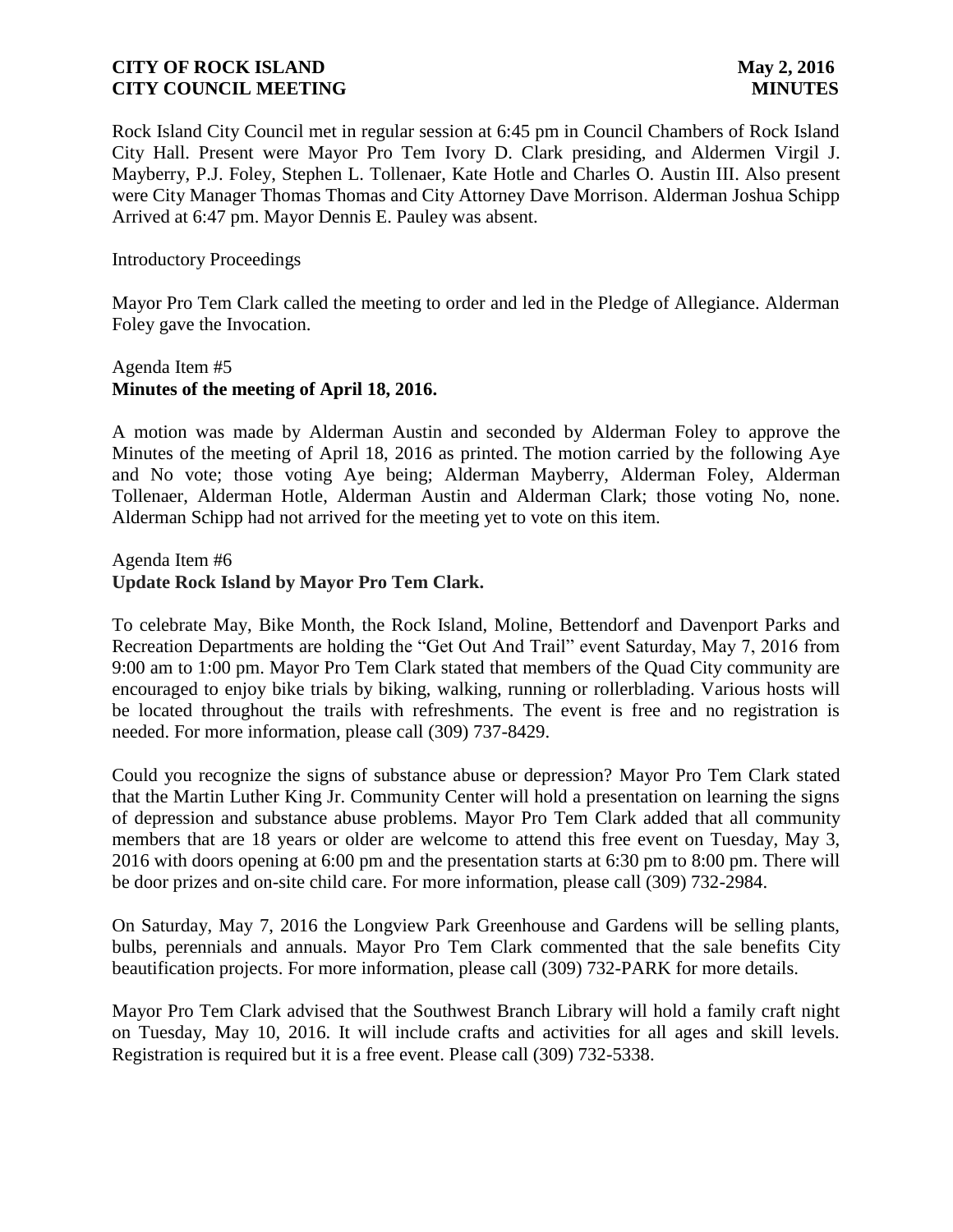Mayor Pro Tem Clark stated that the Main Library will host Greenmore; a Celtic music trio that will perform on Wednesday, May 11, 2016 from 6:00 pm to 7:30 pm. Irish and Scottish songs will be performed with various traditional instruments. Event is free and open to the public.

Do you know someone that deserves to be recognized for what they do for the community? If so, this is your opportunity to nominate them for the 2016 Citizen of the Year Awards, sponsored by the Mayor and City Council. Please include their address and telephone number so they may be contacted. Mayor Pro Tem Clark stated that it is important to include your name and telephone number so we may contact you for additional information if necessary. The deadline for receiving nominations is June 10, 2016. If you have questions, please call Committee Co-Chairperson/Aldermen Kate Hotle at (309) 269-7969, Chuck Austin at (309) 786-6978 or City Clerk Aleisha Patchin at (309) 732-2010.

# Agenda Item #7 **Proclamation declaring May 2016 as Bike Month.**

Mayor Pro Tem Clark read the proclamation. Chuck Oestreich accepted the proclamation. Mr. Oestreich thanked Council for the proclamation. Mr. Oestreich discussed a recent article in the newspaper in reference to bike racks downtown in The District.

# Agenda Item #8 **Proclamation declaring May 2016 as Building Safety Month.**

Mayor Pro Tem Clark read the proclamation. Tom Ayers, Chief Building Official accepted the proclamation. Mr. Ayers stated that buildings don't build themselves; they don't maintain themselves; and they don't design themselves. Mr. Ayers commented that there are a lot of educational opportunities for folks from homeowners to architects available in the Inspections Division throughout the month of May.

Agenda Item #9

# **Special Ordinance providing for the donation of City-owned property at 729 14 ½ Street, 729 12th Avenue and 825 24th Street to Rock Island Economic Growth.**

It was moved by Alderman Hotle and seconded by Alderman Mayberry to consider, suspend the rules and pass the ordinance. The motion carried by the following Aye and No vote; those voting Aye being; Alderman Mayberry, Alderman Foley, Alderman Tollenaer, Alderman Hotle, Alderman Schipp and Alderman Austin; those voting No, none. Alderman Clark abstained.

Agenda Item #10 **CLAIMS**

It was moved by Alderman Austin and seconded by Alderman Schipp to accept the following reports and authorize payments as recommended.

Discussion followed. Alderman Mayberry referred to the two claims and inquired as to whether there was any problem in saying what state and city these businesses and people are located in.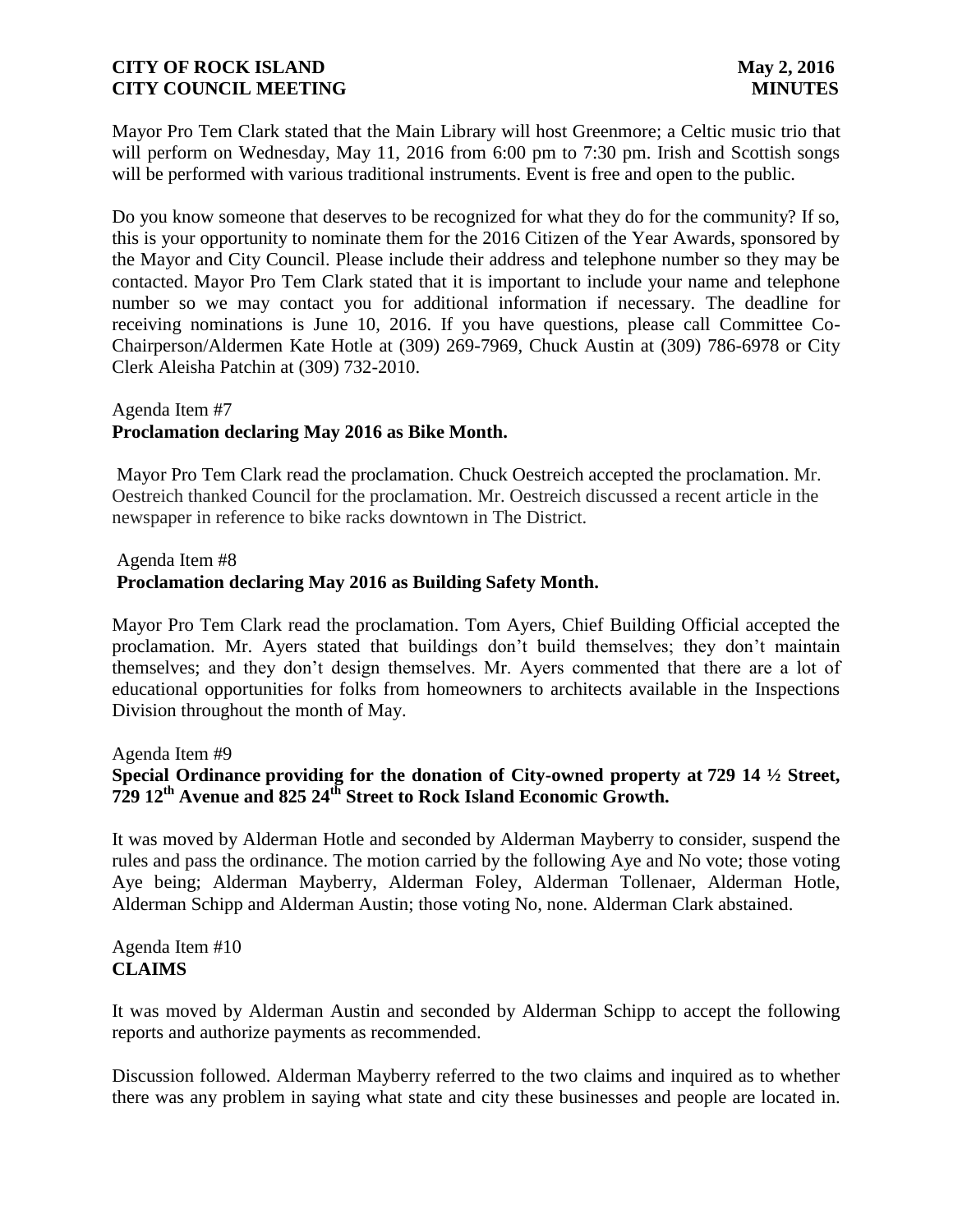Alderman Mayberry indicated that the City is spending all this money and it is the taxpayer's money that is going out to all these different claims.

City Manager Thomas stated that the city and state would be added in the future. City Manager Thomas inquired as to whether there would be any legal issues in regards to this request.

City Attorney Morrison stated that he didn't think there would be any issues; it is public knowledge.

Alderman Mayberry further discussed this issue.

After discussion, the motion carried by the following Aye and No vote; those voting Aye being; Alderman Mayberry, Alderman Foley, Alderman Tollenaer, Alderman Hotle, Alderman Schipp, Alderman Austin and Alderman Clark; those voting No, none.

a. Report from the Human Resources Department regarding payment in the amount of \$3,360.07 to Robert Schroeder for General Liability claim.

b. Report from the Public Works Department regarding payment #2 in the amount of \$95,840.75 to Legacy Construction for services provided for the 2015/2016 Stormwater Outfall Program project.

Agenda Item #11

# **Claims for the weeks of April 15 through April 21 in the amount of \$880,157.01 and April 22 through April 28 in the amount of \$719,822.24 and payroll for the weeks of April 11 through April 24 in the amount of \$1,493,410.58.**

Alderman Tollenaer moved and Alderman Schipp seconded to allow the claims and payroll. The motion carried by the following Aye and No vote; those voting Aye being; Alderman Mayberry, Alderman Foley, Alderman Tollenaer, Alderman Hotle, Alderman Schipp, Alderman Austin and Alderman Clark; those voting No, none.

Agenda Item #12

# **Report from the Public Works Department regarding bids for the 12th and 13th Street Reconstruction: 5th to 7th Avenue projects, recommending the bid be awarded to Valley Construction in the amount of \$396,876.51.**

It was moved by Alderman Schipp and seconded by Alderman Hotle to award the bid as recommended and authorize the City Manager to execute the contract documents. The motion carried by the following Aye and No vote; those voting Aye being; Alderman Mayberry, Alderman Foley, Alderman Tollenaer, Alderman Hotle, Alderman Schipp, Alderman Austin and Alderman Clark; those voting No, none.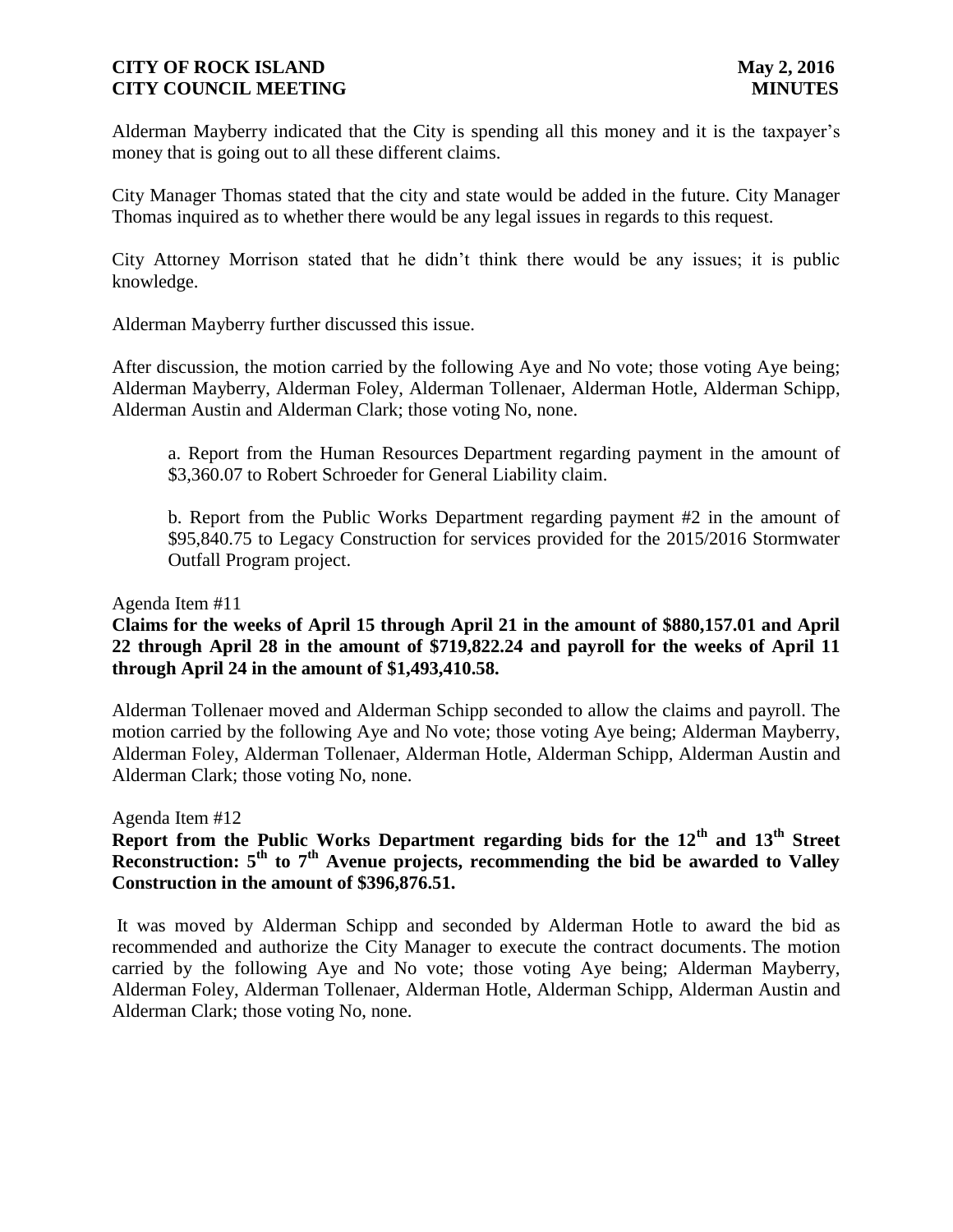#### Agenda Item #13

**Report from the Public Works Department regarding bids for the 25th Avenue Resurfacing, 12th to 17th Streets project, recommending the bid be awarded to Walter D. Laud, Inc. in the amount of \$298,387.50.**

Alderman Foley moved and Alderman Hotle seconded to award the bid as recommended and authorize the City Manager to execute the contract documents.

Discussion followed. Alderman Foley inquired upon Public Works Director Randy Tweet to discuss the timeline for this project.

Mr. Tweet advised that the project will be scheduled during the time school is out; this is a resurfacing project. Mr. Tweet stated that there will be concrete and sidewalk work, and there will be some street repair work, but most of it is a grind and then replaced with an asphalt driving surface, so even after it is ground, it will still be drivable.

Alderman Foley inquired as to whether the project will be done from the time school is out in June until August. Mr. Tweet stated yes, that is the plan. Alderman Foley and Mr. Tweet discussed the contract as it related to fines in reference to the work not being done by the scheduled completion date.

Alderman Schipp stated that Brandt Construction had bid on the last two bids. Alderman Schipp inquired as to whether there was any language in the code about whether the contractor has publicly stated that they plan on fighting liquidated damages and if they are in error on their current contract, would they be allowed to bid on other City work.

Mr. Tweet stated that there is nothing to prevent them from bidding at this time.

City Attorney Morrison stated that from a legal standpoint, they are contesting a liquidated damages claim; if they had a meritorious claim they want to assert and you want to prevent them from bidding on future projects then that could run afoul with some of the legal interests for the City.

After more discussion on this item, the motion carried by the following Aye and No vote; those voting Aye being; Alderman Mayberry, Alderman Foley, Alderman Tollenaer, Alderman Hotle, Alderman Schipp, Alderman Austin and Alderman Clark; those voting No, none.

### Agenda Item #14

**Report from the Public Works Department regarding bids for the 2016 Pavement Marking Program project, recommending the bid be awarded to Peterson Parking Lot Striping in the amount of \$71,425.00.**

It was moved by Alderman Austin and seconded by Alderman Mayberry to award the bid as recommended and authorize the City Manager to execute the contract documents. The motion carried by the following Aye and No vote; those voting Aye being; Alderman Mayberry,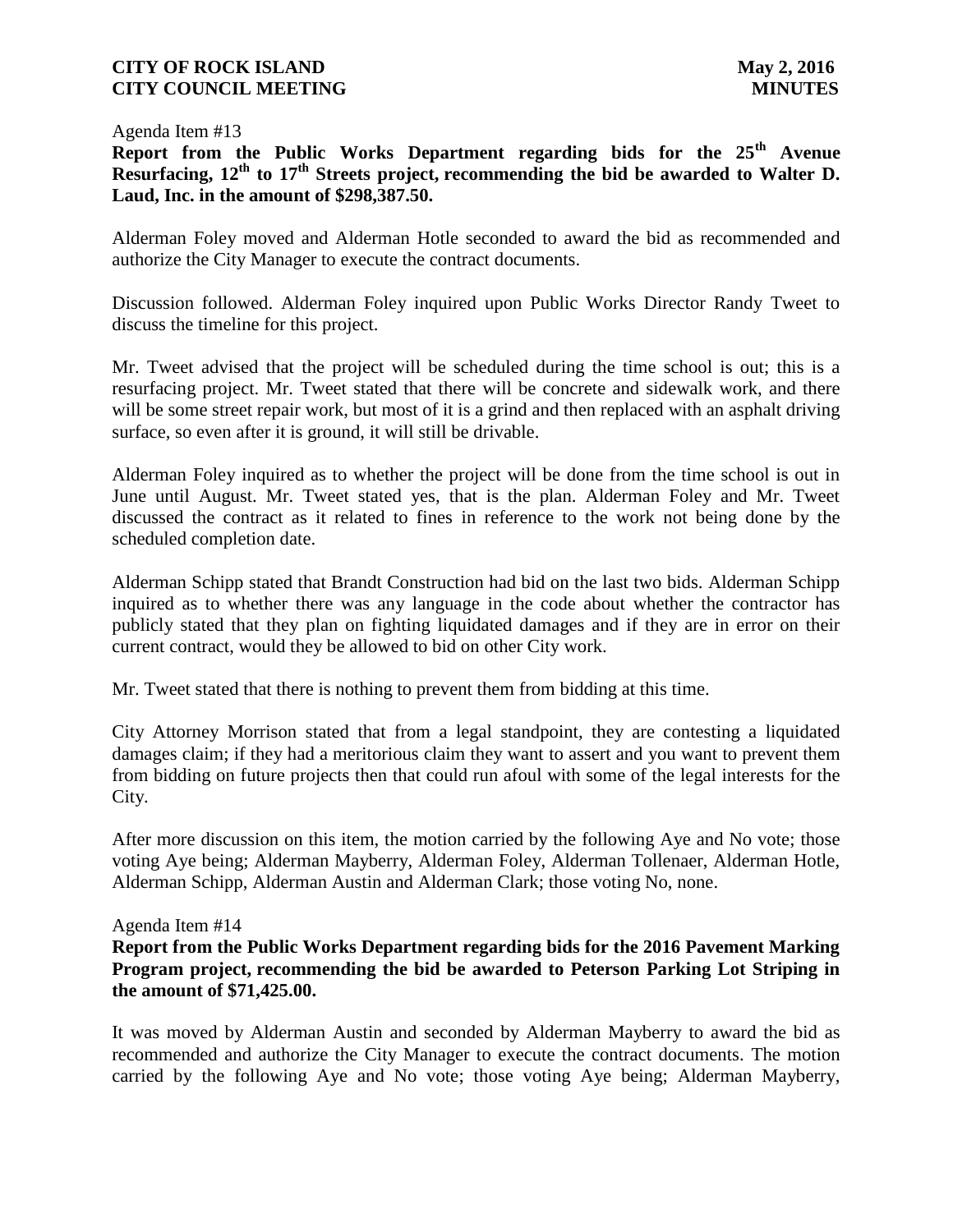Alderman Foley, Alderman Tollenaer, Alderman Hotle, Alderman Schipp, Alderman Austin and Alderman Clark; those voting No, none.

#### Agenda Item #15

# **Report from the Community and Economic Development Department regarding bids for NESHAPS investigation for the demolition of 11 properties, recommending the bid be awarded to Graves Environmental in the amount of \$5,650.00.**

Alderman Hotle moved and Alderman Schipp seconded to award the bid as recommended and authorize the City Manager to execute the contract documents. The motion carried by the following Aye and No vote; those voting Aye being; Alderman Mayberry, Alderman Foley, Alderman Tollenaer, Alderman Hotle, Alderman Schipp, Alderman Austin and Alderman Clark; those voting No, none.

#### Agenda Item #16

**Report from the Community and Economic Development Department regarding an amendment to the development agreement with Kyle Peters, owner of the Daiquiri Factory for adding a mobile food vendor space to the north of the newly constructed deck in Parking Lot F.**

Alderman Hotle moved and Alderman Austin seconded to approve the amendment as recommended and authorize the City Manager to execute the contract documents.

Discussion followed. Alderman Hotle stated that Kyle Peters is a business owner in the 5<sup>th</sup> Ward. Alderman Hotle thanked Mr. Peters for all of his investment in Rock Island. Alderman Hotle added that she is excited to see what Mr. Peters does with his food endeavor.

After discussion, the motion carried by the following Aye and No vote; those voting Aye being; Alderman Mayberry, Alderman Foley, Alderman Tollenaer, Alderman Hotle, Alderman Schipp, Alderman Austin and Alderman Clark; those voting No, none.

#### Agenda Item #17

# **Report from the Community and Economic Development Department regarding an amendment to the Illinois Quad City Enterprise Zone Intergovernmental Agreement for the City to join the enterprise zone.**

It was moved by Alderman Tollenaer and seconded by Alderman Hotle to approve the amendment as recommended and authorize the Mayor to execute the contract documents.

Discussion followed. Alderman Schipp inquired upon Community and Economic Development Director Jeff Eder to explain items 17 and 18.

Mr. Eder advised that the City's current enterprise zone expires in July; the City is joining the other Illinois Quad Cities and their zone. Mr. Eder explained that this is the language the City has to adopt; the intergovernmental agreement has been adopted by all of the other municipalities that are involved in that enterprise zone.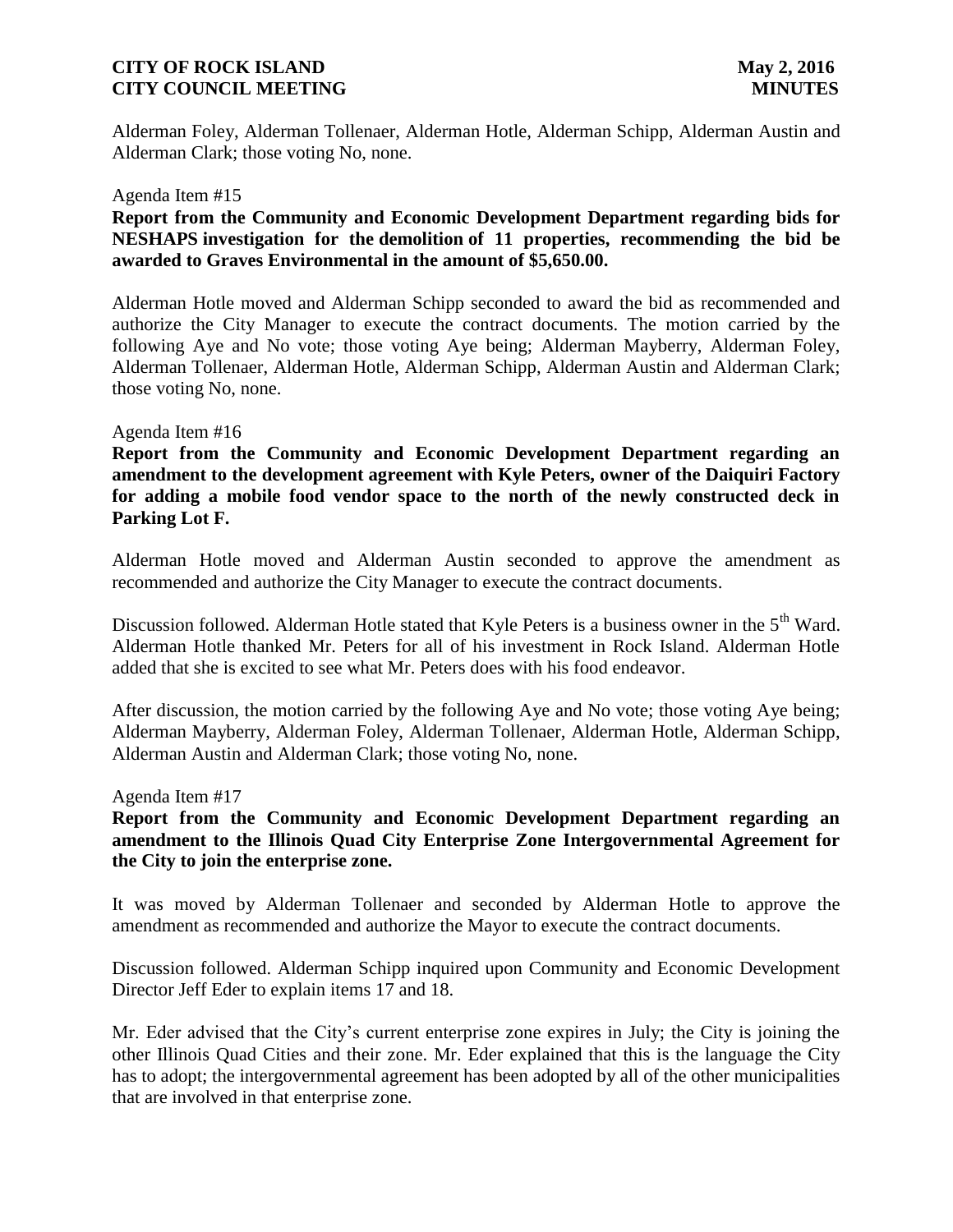Alderman Schipp inquired about the function of the enterprise zone. Mr. Eder advised that the enterprise zone is one of the incentives that is used for economic development projects; one of the main benefits is on construction. Mr. Eder added that there is sales tax abatement on building materials for projects that are in the enterprise zone. Mr. Eder stated that there are rigorous requirements you have to go through to get that and there are some job investment tax credits and other tax credit type things at the State level that the businesses can apply for if they choose to do so. Mr. Eder commented that there are no City of Rock Island direct incentives; this is all State level type of things they can take advantage of. Alderman Schipp and Mr. Eder further discussed this item.

After discussion, the motion carried by the following Aye and No vote; those voting Aye being; Alderman Mayberry, Alderman Foley, Alderman Tollenaer, Alderman Hotle, Alderman Schipp, Alderman Austin and Alderman Clark; those voting No, none.

#### Agenda Item #18

**Report from the Community and Economic Development Department regarding an ordinance establishing an enterprise zone within the City of Rock Island, Illinois said enterprise zone being a portion of a larger enterprise zone encompassing contiguous portions of the cities of Moline, East Moline and Silvis and the County of Rock Island and the Village of Milan pursuant to an intergovernmental agreement between the County of Rock Island and the cities of Moline, East Moline and Silvis, the Village of Milan, Illinois and the City of Rock Island.** 

Alderman Schipp moved and Alderman Hotle seconded to consider, suspend the rules and pass the ordinance. The motion carried by the following Aye and No vote; those voting Aye being; Alderman Mayberry, Alderman Foley, Alderman Tollenaer, Alderman Hotle, Alderman Schipp, Alderman Austin and Alderman Clark; those voting No, none.

#### Agenda Item #19

**Report from the Community and Economic Development Department regarding a resolution identifying the City's intention to submit an application to the Illinois Department of Transportation for ITEP funding for the Woonerf project, along with a professional services agreement with Shive-Hattery.** 

It was moved by Alderman Hotle and seconded by Alderman Tollenaer to adopt the resolution as recommended, approve the agreement, subject to minor attorney modifications and authorize the City Manager to execute the contract documents.

Discussion followed. Alderman Foley inquired upon staff to discuss the application.

Community and Economic Development Director Jeff Eder stated that there is a 20% match to this grant and the maximum grant is \$2 million dollars that can be applied for. Mr. Eder added that the 20% match is about \$400,000.00 and the total project would be about \$2.4 million dollars.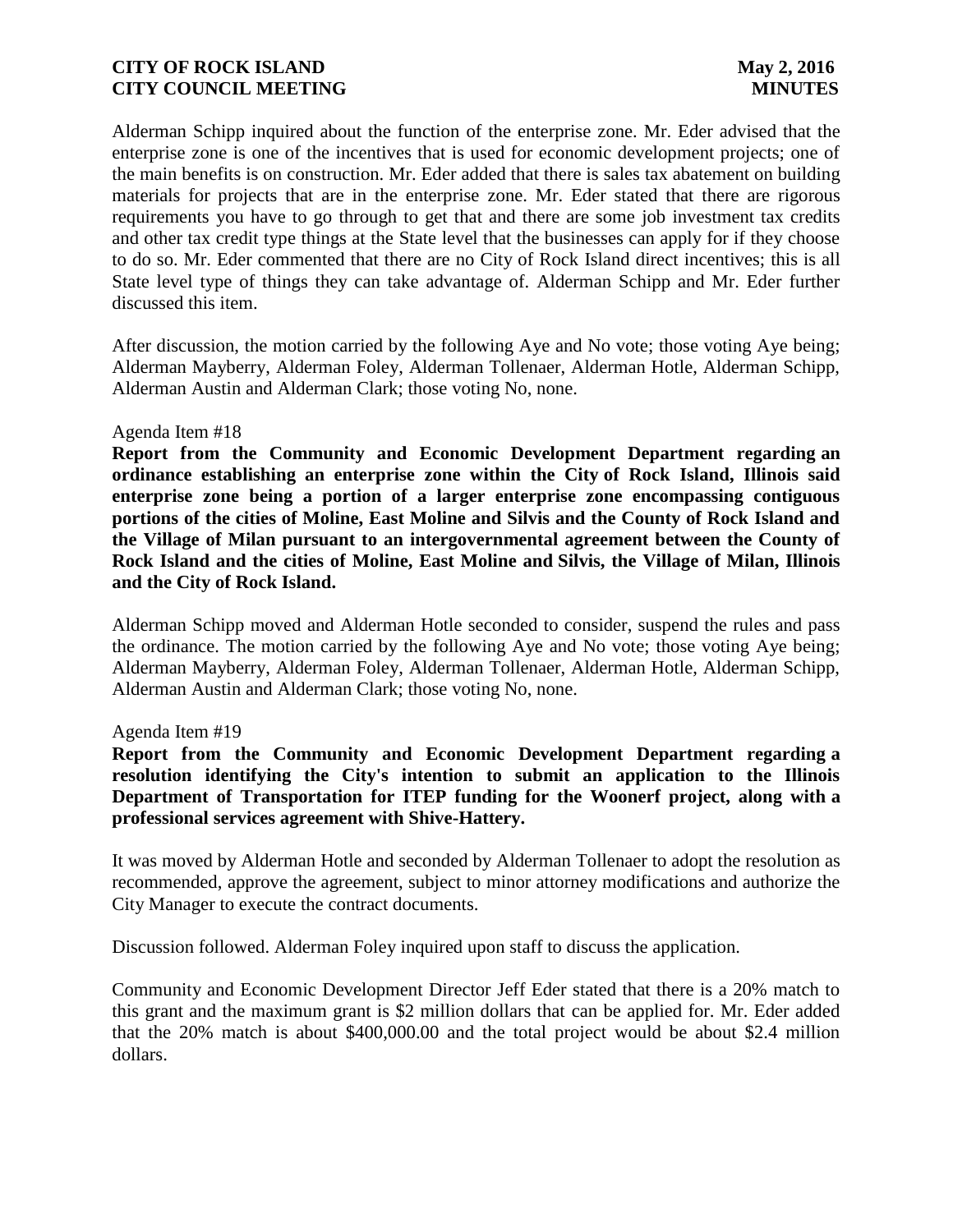Alderman Foley inquired as to where the 20% match would come from. Mr. Eder stated that it would be in two different TIF districts; the Downtown TIF and/or the Locks TIF. Mr. Eder added that the Locks is a newer TIF and has a lot more years on it. Mr. Eder commented that it is projected to generate more than \$400,000.00 over the next 20 years. Mr. Eder noted that they would find out if they get the grant in the fall.

Alderman Foley inquired that if the City receives the grant, is staff sold on woonerfs or could you do something else.

Mr. Eder advised that part of this has to be streetscaping; it may not be a traditional woonerf; there will be an open street and parking along side of it. Mr. Eder added that there has to be landscaping and other things to make it pedestrian friendly. Alderman Foley and Mr. Eder further discussed this item as it related to the stage component.

Alderman Austin stated that the City has had a lot of TIF projects that have benefitted individual property owners. Alderman Austin stated that he would like to see this project or something else bring in some TIF money to use for the common good where anyone can see it and enjoy it. Alderman Austin noted that the 20% match would be \$500,000.00 as opposed to \$400,000.00.

Alderman Hotle explained that a woonerf is a Dutch concept meaning living street. Alderman Hotle added that it is an open street; there are no sidewalks and pedestrians, bicycles and slow moving vehicles share the street. Alderman Hotle further discussed this item.

After more discussion, the motion carried by the following Aye and No vote; those voting Aye being; Alderman Mayberry, Alderman Foley, Alderman Tollenaer, Alderman Hotle, Alderman Schipp, Alderman Austin and Alderman Clark; those voting No, none.

Agenda Item #20

**Report from the Parks and Recreation Department regarding a Highway Resolution for the closure of 1st Avenue between 17th Street and 20th Street on Sunday, July 3, 2016 from noon to 11:00 pm, along with a rain date of Monday, July 4, 2016 and a flood date of the last weekend in September for a Fireworks display and concert at Schwiebert Riverfront Park.** 

Alderman Tollenaer moved and Alderman Hotle seconded to adopt the resolution as recommended. The motion carried by the following Aye and No vote; those voting Aye being; Alderman Mayberry, Alderman Foley, Alderman Tollenaer, Alderman Hotle, Alderman Schipp, Alderman Austin and Alderman Clark; those voting No, none.

#### Agenda Item #21

**Report from the Human Resources Department regarding the 2016/2017 Self Insurance Program, recommending approval of the self-insurance package and payment in the amount of \$375,393.00 to Arthur J. Gallagher for insurance renewals.**

It was moved by Alderman Foley and seconded by Alderman Mayberry to approve the selfinsurance package as recommended and authorize payment. The motion carried by the following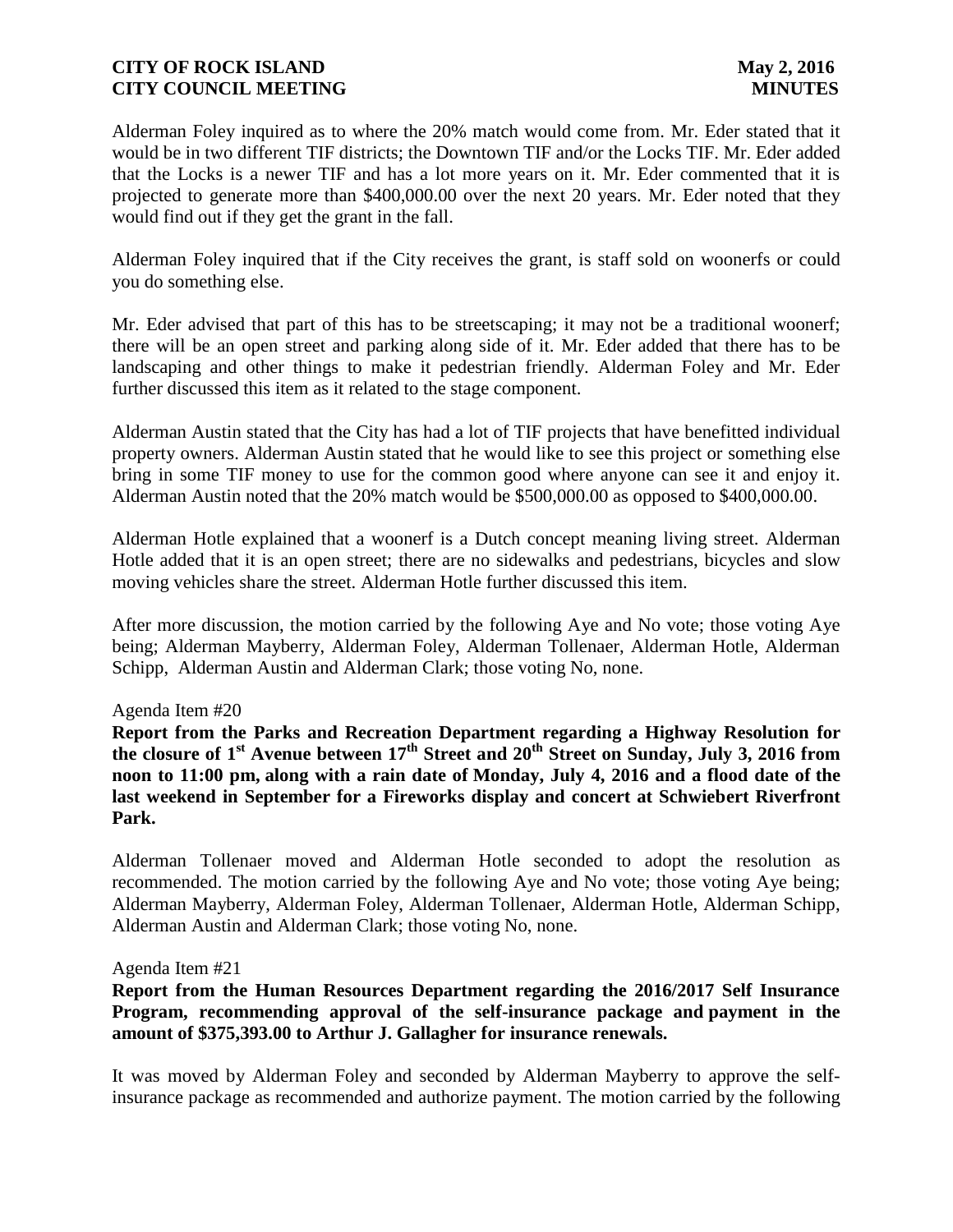Aye and No vote; those voting Aye being; Alderman Mayberry, Alderman Foley, Alderman Tollenaer, Alderman Hotle, Alderman Schipp, Alderman Austin and Alderman Clark; those voting No, none.

#### Agenda Item #22

**Report from the Finance Department regarding an adjustment to the CY 2016 budget, recommending increasing the Community Economic Development Fund in the amount of \$5,000.00.**

Alderman Tollenaer moved and Alderman Schipp seconded to approve the budget adjustment as recommended.

Discussion followed. Alderman Schipp commented that the purpose for this budget adjustment is that Two Rivers YMCA had made a contribution for a street upgrade that never happened, so the money is being returned to them.

After discussion, the motion carried by the following Aye and No vote; those voting Aye being; Alderman Mayberry, Alderman Foley, Alderman Tollenaer, Alderman Hotle, Alderman Schipp, Alderman Austin and Alderman Clark; those voting No, none.

#### Agenda Item #23

# **Report from the Community and Economic Development Department regarding the proposed downtown parking changes effective July 1, 2016.**

It was moved by Alderman Tollenaer and seconded by Alderman Schipp to approve the proposed changes as recommended and refer to the City Attorney for an ordinance.

Discussion followed. Mr. Paul Inman of  $915 \times 30^{th}$  Street in Rock Island stepped forward. Mr. Inman discussed the portion of the parking ordinance that Council was considering in regards to changing it from 30 minute parking to one hour parking in front of City Hall and the County office building. Mr. Inman inquired upon Council to reconsider or table this item. Mr. Inman advocated to keep the 30 minute parking.

Alderman Austin inquired to Mr. Inman as to whether he has had difficulty with finding parking in the past several years. Mr. Inman stated yes. Alderman Austin stated that the City has also heard from people that can't get their business done in 30 minutes.

Mayor Pro Tem Clark advised that during election time, it was very busy and it took some people over an hour to vote. Mayor Pro Tem Clark inquired upon Mr. Inman as to what he would recommend for those people who were doing their civic duty. Mr. Inman stated that when you have particular things going on that require more time, there could be something put over the signs that say two hour temporary parking.

Alderman Hotle stated that she agreed with Mr. Inman. Alderman Hotle added that there is no one thing that will solve all of the parking issues. Alderman Hotle commented that parking was one of the most important issues when the Downtown Plan was discussed. Alderman Hotle noted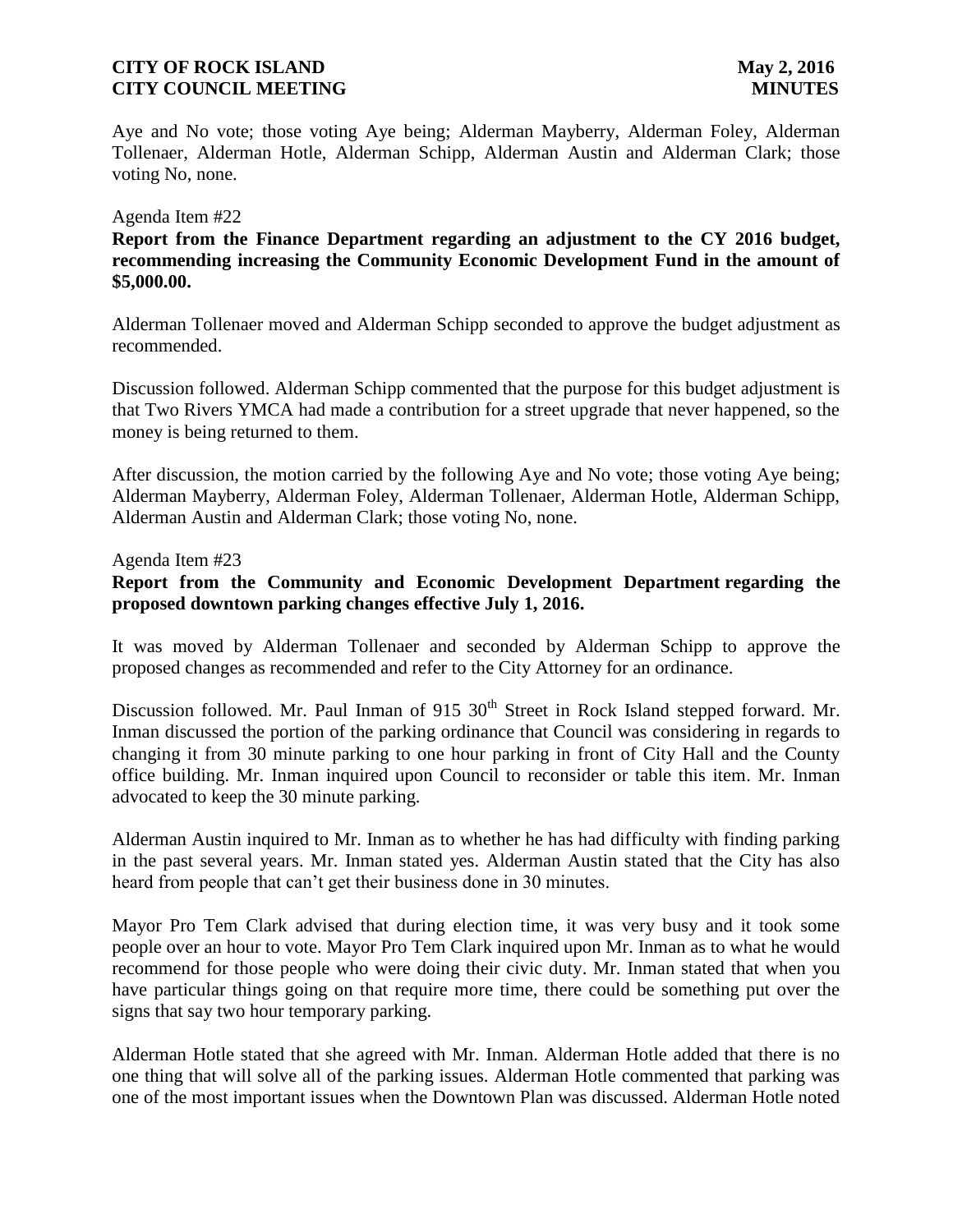that the changes were implemented in January and now it is changing again. Alderman Hotle advised that she completely supports leaving it the way it was changed in January; give it some time. Alderman Hotle stated that the parking ramp is free parking. Alderman Hotle urged Council members to take Mr. Inman's advice and table it or consider leaving the parking the way it currently is for a little while longer.

Alderman Mayberry inquired upon staff to further explain the item. Community and Economic Development Director Jeff Eder advised that this went through the Downtown study and parking was a big issue. Mr. Eder added that this item has been discussed with Council a couple of times. Mr. Eder stated that a change was implemented in January of this year to go to the 30 minute parking. Mr. Eder noted that there were some complaints. Mr. Eder advised that last week, there was a study session held and now the item has been brought back from what was recommended by Council at that study session.

Alderman Mayberry stated that a lot of tickets have been written by Per Mar and not by the City. Alderman Mayberry further discussed this item. Mr. Eder commented that part of the changes that were made included free parking in the parking ramp.

Alderman Schipp stated that since this has been implemented, he has been approached by just about every County official in the County building; they had voiced numerous concerns about the 30 minute parking. Alderman Schipp advised that both sides have made valid points. Alderman Schipp stated that the City needs to look at some signage or ways to educate the public on the free parking ramp. Alderman Schipp further discussed this item.

Alderman Hotle stated that she would not support this motion. However, Alderman Hotle stated that she did support reducing the parking fines.

Alderman Foley stated that there was an issue moving from the one hour parking to the 30 minute parking and the issue is now being rectified.

After discussion, the motion carried by the following Aye and No vote; those voting Aye being; Alderman Mayberry, Alderman Foley, Alderman Tollenaer, Alderman Schipp, Alderman Austin and Alderman Clark; those voting No, Alderman Hotle.

### Agenda Item #24

# **Report from the Mayor regarding the appointment of Finance Director Stephanie Masson to City Treasurer for a four year term beginning April 18, 2016.**

Alderman Tollenaer moved and Alderman Hotle seconded to approve the appointment as recommended. The motion carried by the following Aye and No vote; those voting Aye being; Alderman Mayberry, Alderman Foley, Alderman Tollenaer, Alderman Hotle, Alderman Schipp, Alderman Austin and Alderman Clark; those voting No, none.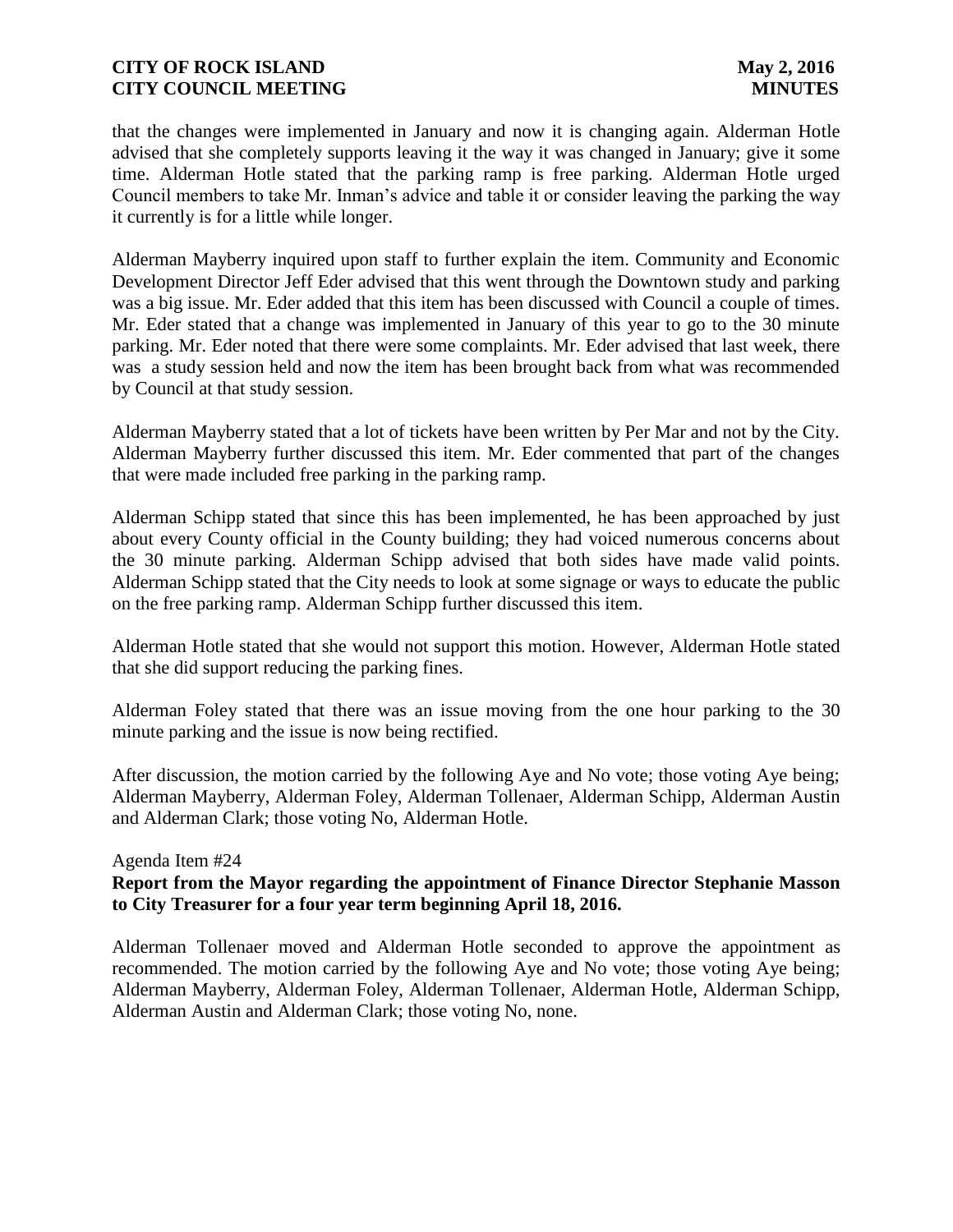### **Agenda Items #25, #26, #27 and #28**

Alderman Foley moved to approve the appointments, reappointments and the extension as recommended for items 25, 26, 27 and 28, Alderman Schipp seconded.

Discussion followed. Alderman Schipp inquired upon Finance Director Stephanie Masson to introduce herself. Ms. Masson stated that this is the first day of her third week as Finance Director. Ms. Masson added that she recently moved and relocated to Rock Island from Park Forest, Illinois. Ms. Masson indicated that she worked as the Assistant Finance Director in Park Forest for 10 years and was with that city for approximately 12 and one-half years. It was noted that Ms. Masson is an Alleman graduate. Ms. Masson further discussed her background information.

Alderman Austin inquired upon Assistant to the City Manager Ryan Berger to say a few words. Mr. Berger stated that he most recently worked in the suburb of Orlando, Florida as a community development director for two years and before that worked for the City of Davenport for five years. Mr. Berger further discussed his background information.

Alderman Tollenaer and Alderman Austin inquired upon Parks and Recreation Director John Gripp to introduce himself.

Mr. Gripp stated that today, is his first official day as being the Parks and Recreation Director. Mr. Gripp added that he has been with the City for 16 years. Mr. Gripp advised that he was the Superintendent of Recreation, and before that he was the Assistant Director of Parks, and prior to that he was the Aquatics Director for the City. Mr. Gripp indicated that he was excited and looking forward to stepping into Bill Nelson's shoes. Mr. Gripp noted that he was born and raised in Rock Island and graduated from Rocky. Mr. Gripp further discussed his background information.

After discussion, the motion carried by the following Aye and No vote; those voting Aye being; Alderman Mayberry, Alderman Foley, Alderman Tollenaer, Alderman Hotle, Alderman Schipp, Alderman Austin and Alderman Clark; those voting No, none.

#### Agenda Item #25

### **Report from the Mayor regarding the appointment of Finance Director Stephanie Masson to the Police Pension Board and Fire Pension Board for two year terms**.

Stephanie Masson was appointed to the Police Pension Board for a two year term ending in May 2018. Ms. Masson was also appointed to the Fire Pension Board for a two year term ending in April 2018.

Agenda Item #26

**Report from the Mayor regarding the appointment of Ryan Berger, Assistant to the City Manager to the Fire Pension Board to complete the three year term left vacant when Ben McCready relocated.**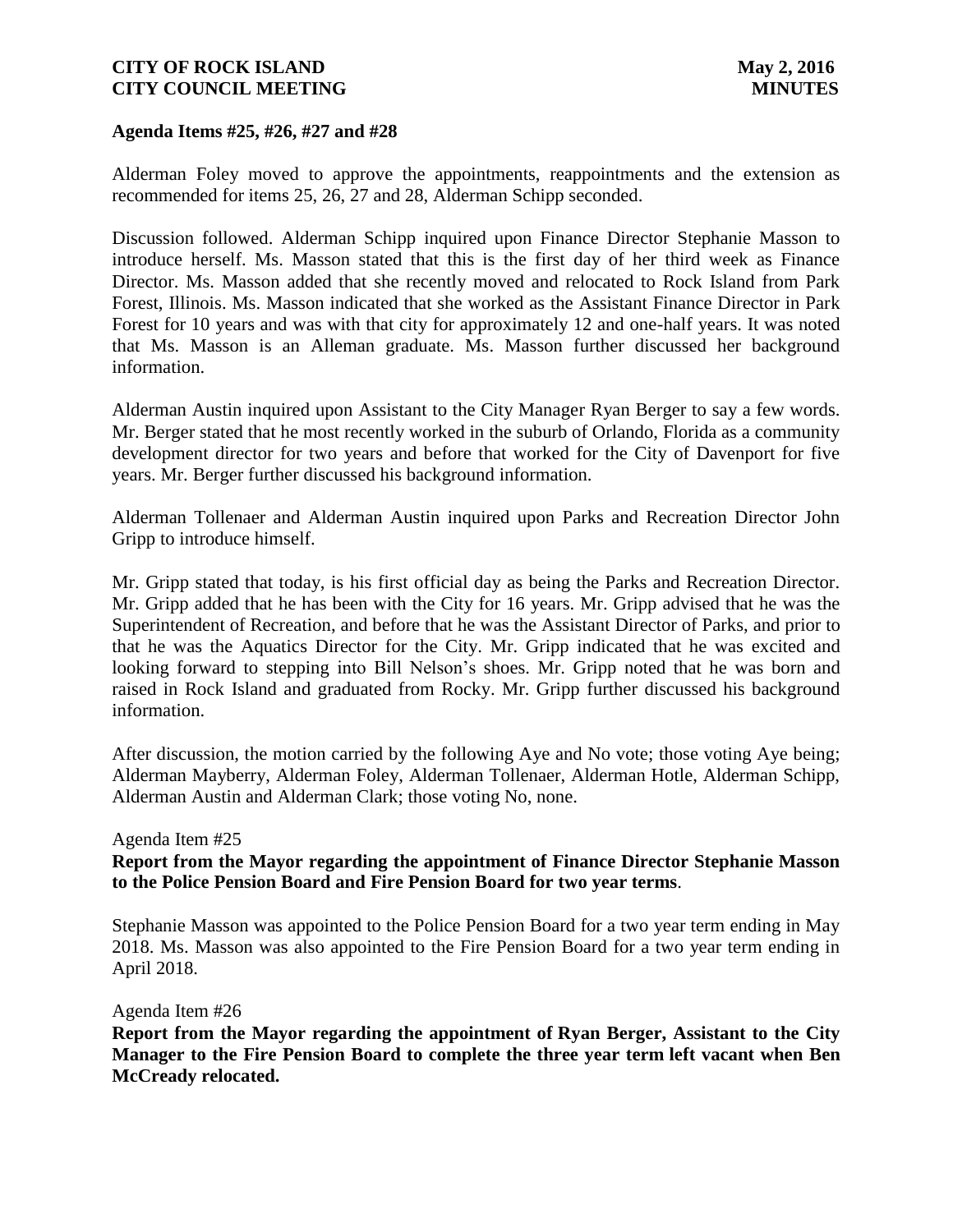Mr. Berger's appointment to the Fire Pension Board will expire in April 2017.

#### Agenda Item #27

**Report from the Mayor regarding reappointments to the Library Board and one appointment extension for an additional year.**

Nancy Coin and Virgil Mayberry were reappointed to the Library Board for three year terms expiring on April 30, 2019. The appointment for Eudell Watts III was extended for an additional year, which will expire on April 30, 2019.

# Agenda Item #28 **Report from the Mayor regarding reappointments to the Labor Day Parade Advisory Board.**

Jared Vogele, Bill Sowards, Edna Sowards and Samme Montgomery were reappointed to the Labor Day Parade Advisory Board for three year terms expiring in January 2019.

#### Agenda Item #29

**Report from the City Clerk regarding a request from Cabanas for outdoor entertainment in their semi-enclosed pavilion from 5:00 pm to midnight, Monday through Friday and 11:00 am to midnight on Saturdays and Sundays beginning May 3, 2016 through April 30, 2017, and a request for permission to allow alcohol to be taken outside in their fenced-in area during hours of operation and permission to sell alcohol outside on occasion during large events.**

It was moved by Alderman Foley and seconded by Alderman Hotle to approve the requests for outdoor entertainment and outdoor alcohol as recommended, subject to complying with all liquor license regulations and subject to being closed down early if noise complaints are received. The motion carried by the following Aye and No vote; those voting Aye being; Alderman Mayberry, Alderman Foley, Alderman Tollenaer, Alderman Hotle, Alderman Schipp, Alderman Austin and Alderman Clark; those voting No, none.

Agenda Item #30

# **Report from the City Clerk regarding a request from Augustana College (Office of Student Life and Leadership) for a Sound Amplification Permit for Saturday, May 7, 2016 from 4:00 pm to 11:00 pm for a concert in the Lower Quad at Augustana College.**

Alderman Schipp moved and Alderman Hotle seconded to approve the sound amplification permit as recommended.

Comments followed. Alderman Schipp encouraged anyone in the Keystone Neighborhood, Greenbush Neighborhood, or surrounding area to feel free and walk on down to the Quad on Saturday and enjoy some free music.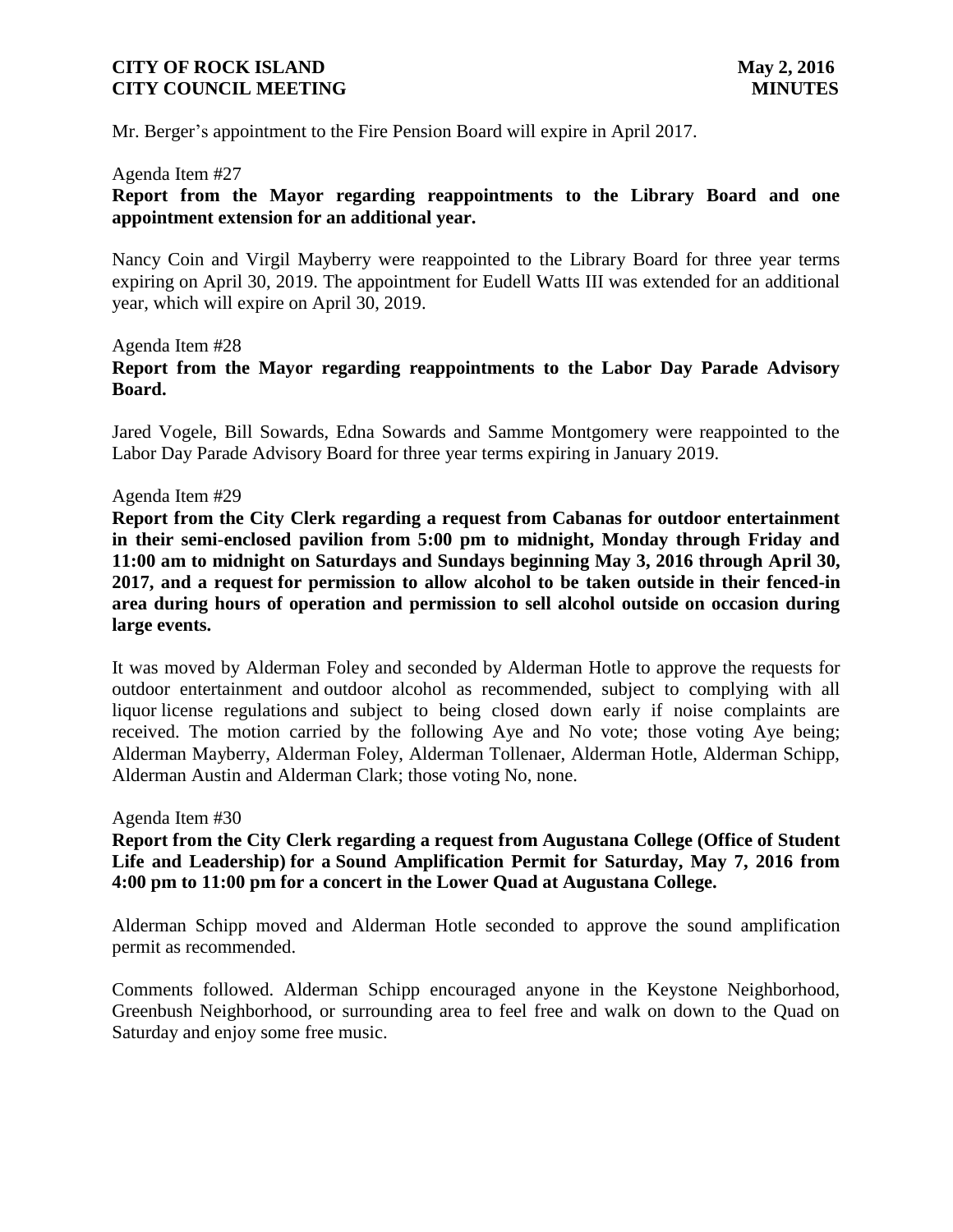After comments, the motion carried by the following Aye and No vote; those voting Aye being; Alderman Mayberry, Alderman Foley, Alderman Tollenaer, Alderman Hotle, Alderman Schipp, Alderman Austin and Alderman Clark; those voting No, none.

#### Agenda Item #31

**Report from the City Clerk regarding requests from the College Hill District Organization to hold their annual Retro Rally event on Saturday, June 4, 2016 from noon to 5:00 pm, requesting a street closure at 30th Street between 12th Avenue and 14th Avenue from 10:30 am to 6:00 pm, hang decorations and banners from signs and street posts, requesting staff to place a few trash receptacles at the locations as stated on the map and utilization of College Hill District funds in an amount not to exceed \$1,200.00.**

It was moved by Alderman Austin and seconded by Alderman Schipp to approve the event and requests as recommended, subject to the College Hill District contacting the Police Department for traffic control if necessary and removing the decorations and banners by June 6, 2016. The motion carried by the following Aye and No vote; those voting Aye being; Alderman Mayberry, Alderman Foley, Alderman Tollenaer, Alderman Hotle, Alderman Schipp, Alderman Austin and Alderman Clark; those voting No, none.

### Agenda Item #32

**Report from the City Clerk regarding a request from Kavanaugh's Hilltop Tavern to have live entertainment outside in the fenced-in parking lot from noon to 5:00 pm on Saturday, June 4, 2016 at 1228 30th Street in conjunction with the annual Retro Rally event and requesting outside entertainment from 6:00 pm to 11:00 pm for the St. Patrick Society.**

Alderman Hotle moved and Alderman Schipp seconded to approve the requests as recommended, subject to complying with all liquor license regulations and subject to being closed down early if noise complaints are received. The motion carried by the following Aye and No vote; those voting Aye being; Alderman Mayberry, Alderman Foley, Alderman Tollenaer, Alderman Hotle, Alderman Schipp, Alderman Austin and Alderman Clark; those voting No, none.

#### Agenda Item #33 **Other Business.**

Alderman Hotle stated that she has been on the Citizen of the Year Committee for the past three years. Alderman Hotle added that it has been an enjoyable experience, but more community participation is needed. Alderman Hotle encouraged everyone to nominate someone that they feel deserves to be recognized for what they do in the community.

Alderman Hotle stated that she will be hosting a  $5<sup>th</sup>$  Ward meeting, which is scheduled for Thursday, May  $26<sup>th</sup>$  at 6:30 pm at the Hauberg Civic Center.

Alderman Schipp stated that he has the pleasure of serving on the Alumni Board of Directors for Augustana College and there was a spring meeting this past weekend. Alderman Schipp